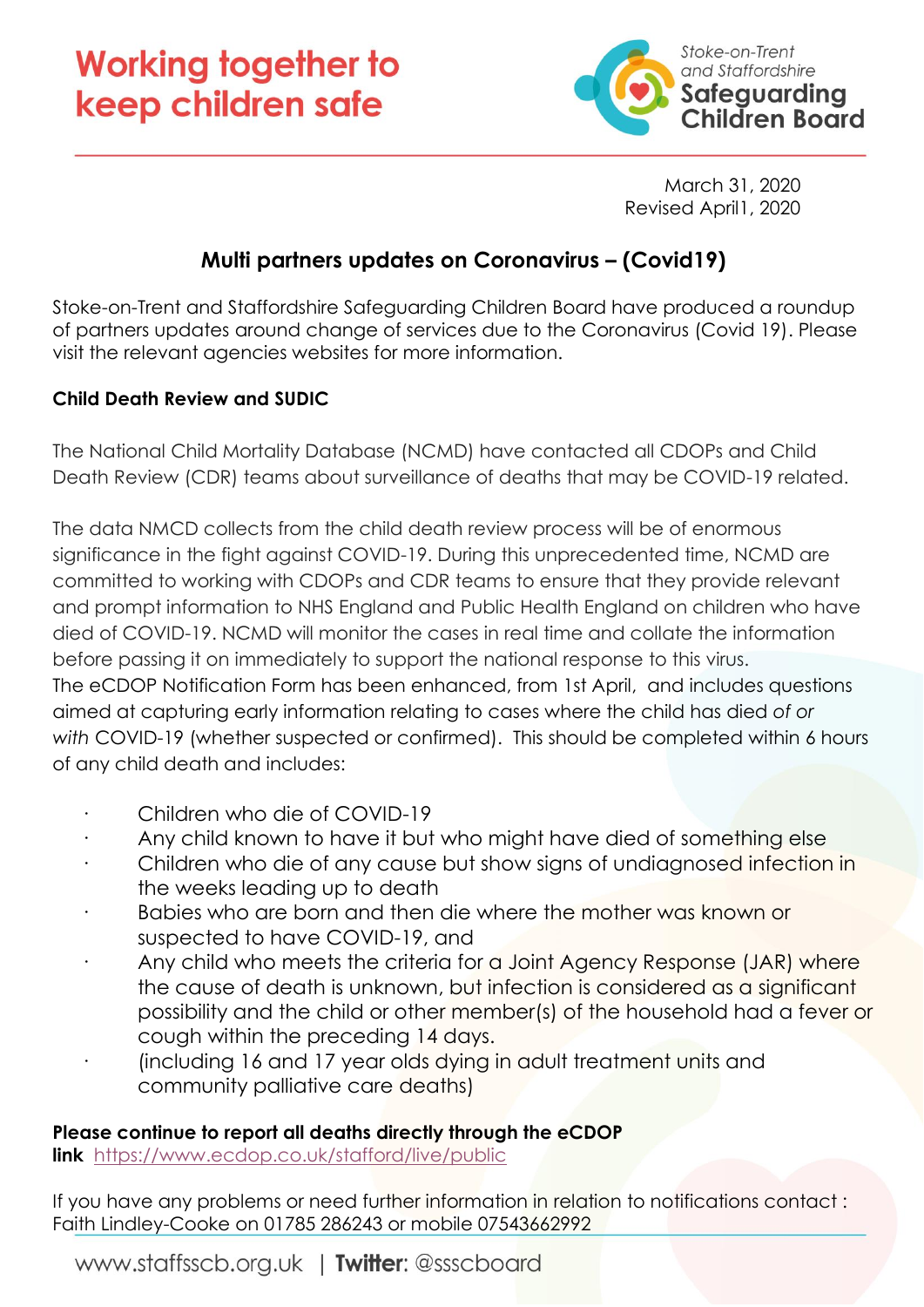# **Working together to** keep children safe



## **Child Death Review Meetings (CDRM)**

Hospital Trusts have cancelled all meetings not relating to COVID-19 and clinicians are not expected to prioritise completing reporting forms (Form B).

### **CCG Safeguarding Team**

CCG Safeguarding Team have disseminated guidance to all practices regarding the profile of various safeguarding areas related to social distancing, household isolation, school closure and telephone consulting. More information [https://elearning.rcgp.org.uk/pluginfile.php/149180/mod\\_resource/content/2/COVID-](https://elearning.rcgp.org.uk/pluginfile.php/149180/mod_resource/content/2/COVID-19%20and%20Safeguarding%20%286%29.pdf)[19%20and%20Safeguarding%20%286%29.pdf](https://elearning.rcgp.org.uk/pluginfile.php/149180/mod_resource/content/2/COVID-19%20and%20Safeguarding%20%286%29.pdf)

#### **Children and Young People's West Midlands SAR Service**

Mountain Healthcare as the provider of this service are committed to continue to provide a high-quality service for children or young people who have been acutely affected by sexual abuse or assault at the Horizon SARC in Ida Road, Walsall. This service continues to function 24 hours a day, seven days a week and is available for all children who need to be seen acutely. We also continue to provide a non-recent service across our spoke sites for children who have been affected by historic sexual assault or abuse. These are dedicated clinics scheduled five days a week. All children and young people affected can be referred into our service by contacting us on our dedicated referral line 08081962340. Information on our service is also available on our website: [www.westmidscyps.co.uk](http://www.westmidscyps.co.uk/) .

In the event of any queries related to service provision please contact-Louise Hagger Director of Nursing – [Lou.Hagger@mountainhealthcare.co.uk](mailto:Lou.Hagger@mountainhealthcare.co.uk) Paul Jennings, Director- [Paul.Jennings@mountainhealthcare.co.uk](mailto:Paul.Jennings@mountainhealthcare.co.uk)

## **Catch 22 update**

Catch 22 will risk assess all one-to-one support and make decisions on an individual basis depending on the level of risk and the child's needs on how best we can meet those needs. CSE support will be ongoing, with case workers using messaging, phone and video calls as appropriate in addition to face-to-face meetings if deemed to be appropriate and safe to do so. Where possible, all Return Home Interviews (RHIs) will be completed face to face unless the child or parent express a preference otherwise or government advice changes. Case workers will also be offering the option of a phone call to discuss missing episodes. Catch 22 have produced a guide for children on places they can access immediate online or telephone support without thresholds or referrals, including support with mental health, self-harm, online safety, going missing, reporting abuse etc, and also a guide for parents and children with sources of support for parenting children at risk of exploitation, financial support and information, mental health crisis support etc. If you would like electronic copies of these guides to send out to children and families, please email us at - [catch22cse@catch-22.org.uk](mailto:catch22cse@catch-22.org.uk) or call 01782 237106.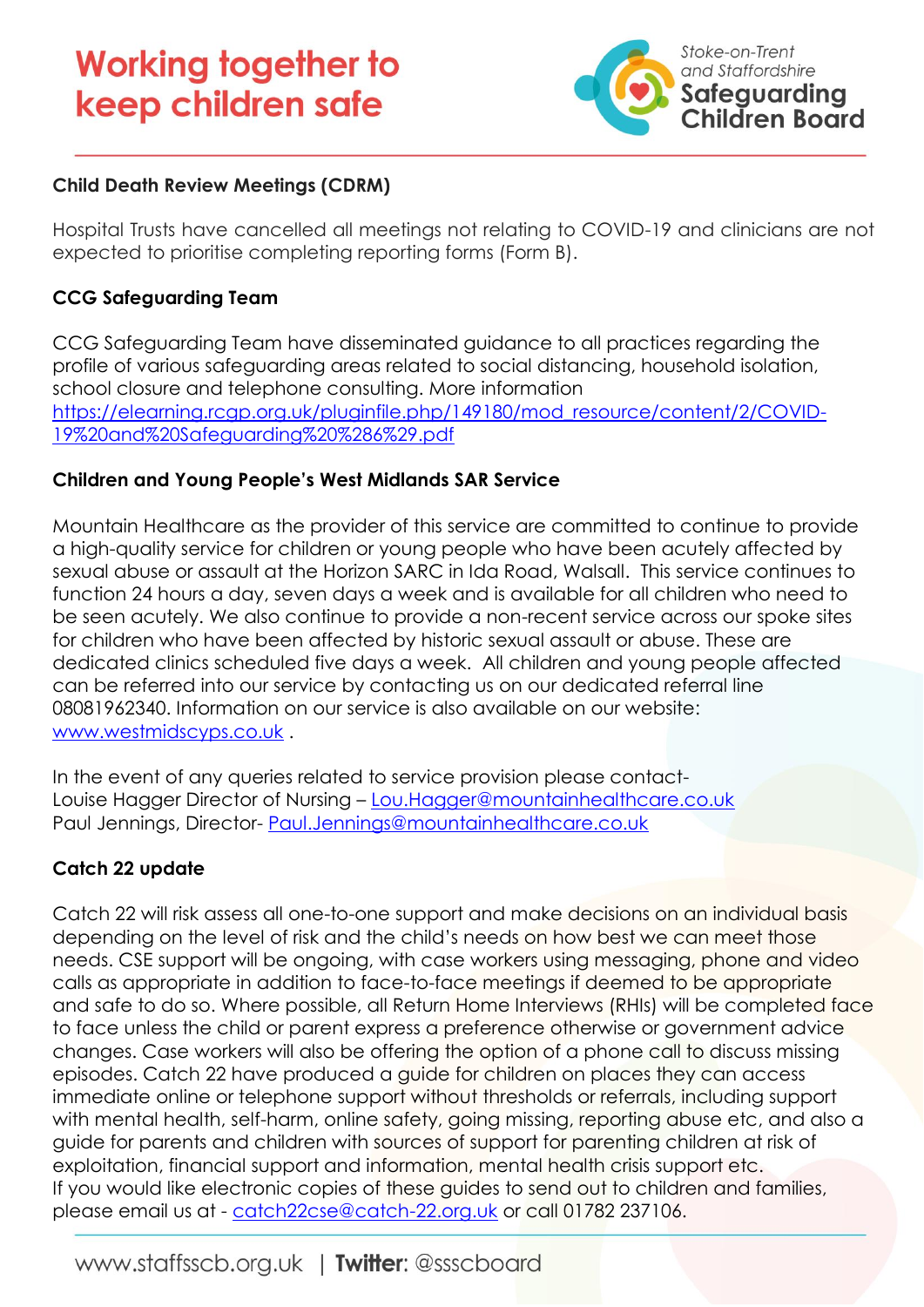

**North Staffs Carers -** North Staffs Carers have an advice and support hotline 01782 793100.

#### **New Era**

#### **Victim Services – Adults**

New Era adults service is still accepting new referrals, however, New Era victim services have now had to cease all face to face contact. Support is available via telephone, and through the live chat facility. The team are currently in the process of developing resources and strategies to be able to meet various identified needs, during telephone-based support sessions.

For those cases already in support, safety plans have been re-visited to include discussion and planning around current events, and the impact of this on those in ever riskier situations. We may need to move to resilience planning to prioritise those at higher risk level for service; and this remains under review over these coming days.

#### **Victim Services - CYP**

CYP Domestic Abuse Practitioners are still delivering services across the county through telephone and Skype. The CYP Team are currently contacting every family open to their service to discuss the changes in their circumstances; to offer support to help reduce any risks they may be facing; alongside continuing to help them cope and recover from their experiences.

#### **Current Support Offer:**

Depending on age, circumstances and risk, New Era are providing support through either telephone or video conferencing using Skype. For CYP where these may not be suitable, New Era will aim to work with their safe parent/ guardian to deliver indirect support whereby they are equipped with the resources and activities to complete with the young person until the service is able to return to delivering direct support.

The local team continue to be available on [new-eraCYP@victimsupport.org.uk](mailto:new-eraCYP@victimsupport.org.uk) and you can contact the CYP Team Manager, Ben Donagh on 07931 864113. New Era's (Victim Support's) national Support Line (08 08 16 89 111) also remains open 24/7 and continues to welcome referrals for any CYP affected by domestic abuse who requires support.

**Perpetrator Services -** New Era's perpetrator services have moved delivery to a telephone only service.

#### **HM Prisons and Probation Services**

HM Prisons and Probation Services have issued guidance to Probation Delivery Units, Approved Premises and staff in Courts, to ensure that they are following guidance to limit the spread of Covid 19. They have also put in place plans to release additional staff to the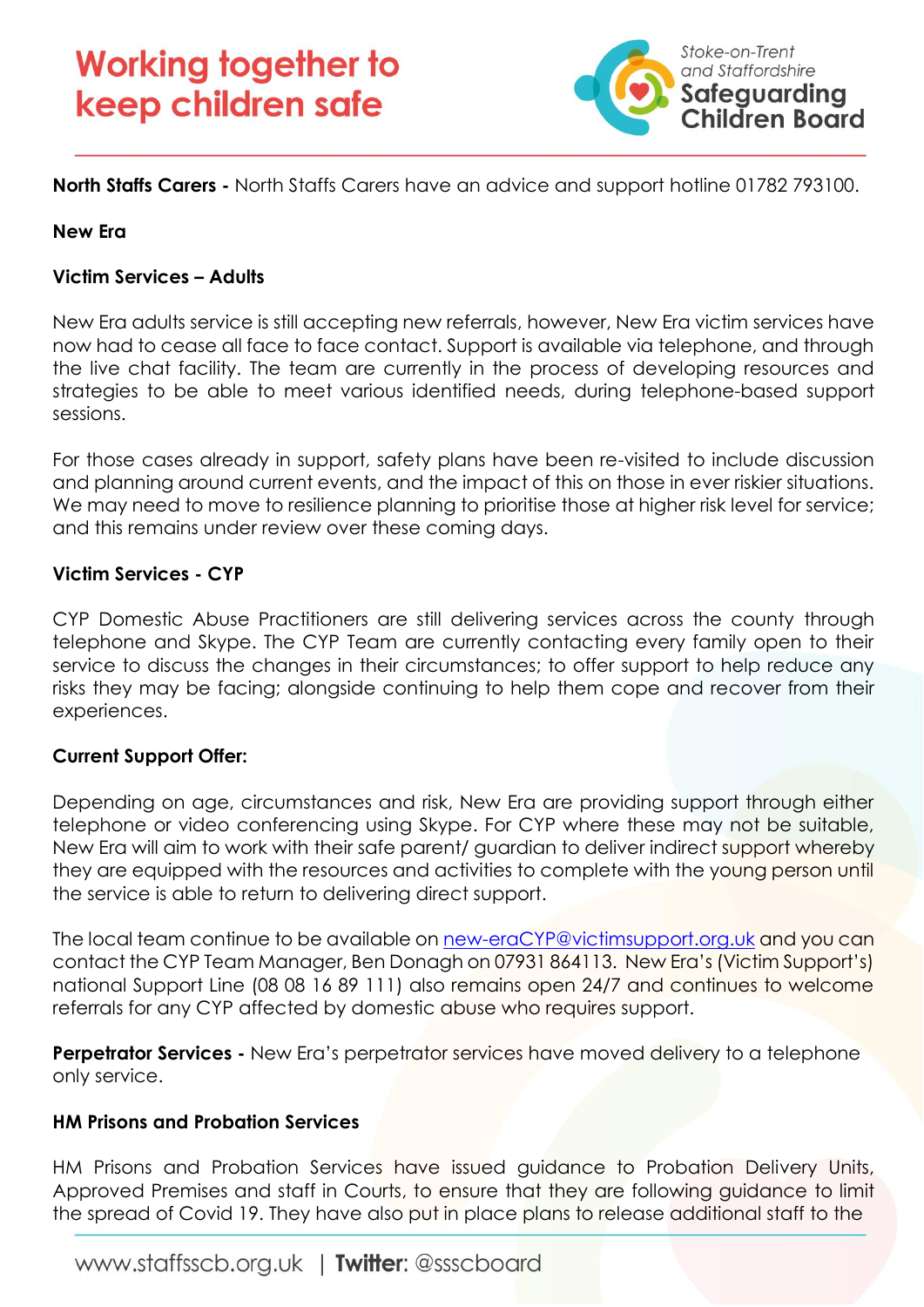

front line where they have been working elsewhere.

A range of 'Extraordinary Delivery Models' have also been developed to cover all aspects of probation delivery unable to deliver services as normal due to staffing levels. For more information contact your local Probation Delivery Unit Head, Natalie Hill.

The Justice Service have also asked agencies to send a copy of their current delivery model to [david.grieveson@justice.gov.uk,](mailto:david.grieveson@justice.gov.uk) and that you include a list of cases you will be prioritising for face-to-face contact so that they can look at how to join up risk management and child protection activity going forward.

#### **Stoke-on-Trent City Council, in partnership with VAST**,

City Council and VAST have established #stokeontrenttogether to support those who need some additional support as a result of the Coronavirus Outbreak. Please use the helpline if you identify households who are sick or self-isolating as a result of the Covid-19 virus and do not have family of friends who can support them. Available support can include:

- Collecting prescription
- Delivering emergency food parcels
- Advice on how to contact your energy supplier or topping up your meters
- Someone to talk to if you're feeling lonely or anxious
- Someone to walk your dog

This service will operate 7 days a week 9:00am to 5:00pm. Telephone 0800 561 5610

#### **Savana**

Savana are currently running a limited service due to Coronavirus precautions. Please be advised that Savana's main site in Hanley, Stoke-on-Trent is now closed until further notice.

Savana will still be answering telephone calls and taking referrals, please leave a message if you are unable to get through. Savana regret that face to face sessions have now ceased and that all service users will be contacted by one of our dedicated team members and offered telephone support as an alternative

#### **Staffordshire County Council Reception**

People are being advised that the county council's customer contact centre, available on 0300 111 8000 remains open and access to many council services is available on the MyStaffs App and online a[t www.staffordshire.gov.uk.](https://www.staffordshire.gov.uk/Homepage.aspx) This follows the council's decision to temporarily close Staffordshire Place in Stafford to the public from Friday 27 march in efforts to help reduce the spread of Coronavirus.